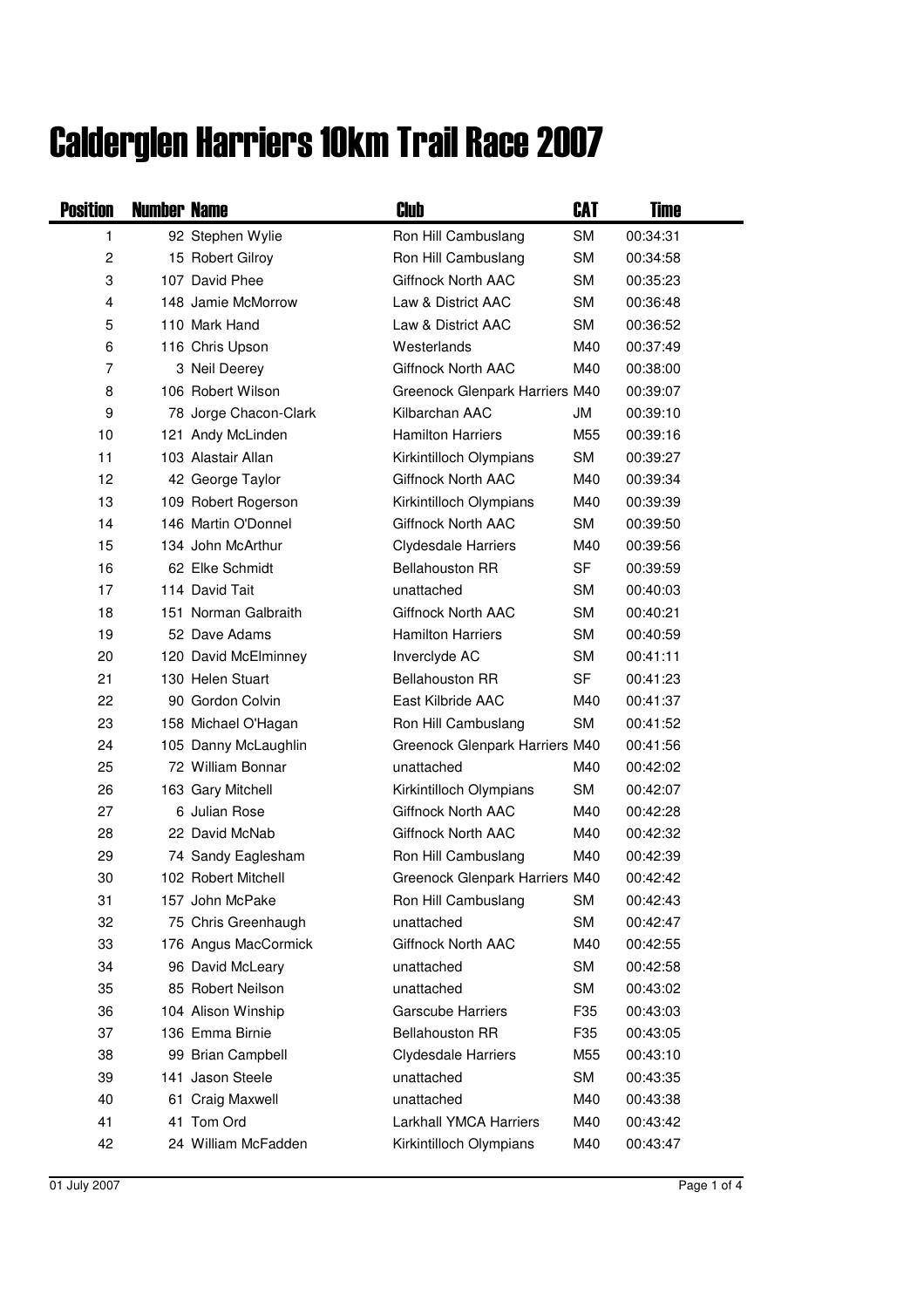| <b>Position</b> | <b>Number Name</b> |                         | Club                               | CAT             | <b>Time</b> |  |
|-----------------|--------------------|-------------------------|------------------------------------|-----------------|-------------|--|
| 43              |                    | 2 Johnstone Orr         | unattached                         | <b>SM</b>       | 00:43:50    |  |
| 44              |                    | 128 David Adams         | <b>Hamilton Harriers</b>           | M55             | 00:44:02    |  |
| 45              |                    | 21 Tom Greig            | unattached                         | M40             | 00:44:05    |  |
| 46              |                    | 115 Hamilton Semple     | Westerlands                        | M40             | 00:44:12    |  |
| 47              |                    | 14 Hugh Gallacher       | Giffnock North AAC                 | M40             | 00:44:14    |  |
| 48              |                    | 34 Robert Rossborough   | <b>Clydesdale Harriers</b>         | M40             | 00:44:15    |  |
| 49              |                    | 91 William McLeod       | unattached                         | M40             | 00:44:24    |  |
| 50              |                    | 154 Mary McCutcheon     | <b>Giffnock North AAC</b>          | F <sub>35</sub> | 00:44:55    |  |
| 51              |                    | 16 Hilary Millar        | Giffnock North AAC                 | F <sub>35</sub> | 00:45:04    |  |
| 52              |                    | 131 Tom Steel           | <b>Hamilton Harriers</b>           | <b>SM</b>       | 00:45:10    |  |
| 53              |                    | 44 Lindsay Wilson       | <b>Garscube Harriers</b>           | M40             | 00:45:15    |  |
| 54              |                    | 111 Richard Neilson     | unattached                         | <b>SM</b>       | 00:45:16    |  |
| 55              |                    | 174 Robert Shaw         | Inverclyde AC                      | M40             | 00:45:29    |  |
| 56              |                    | 113 Derek Dick          | <b>Giffnock North AAC</b>          | <b>SM</b>       | 00:45:42    |  |
| 57              |                    | 26 Alistair Kerr        | <b>Scottish Vets Harriers Club</b> | M55             | 00:45:47    |  |
| 58              |                    | 132 Billy Clark         | Giffnock North AAC                 | M40             | 00:46:08    |  |
| 59              |                    | 140 Michael Freshour    | <b>Hilton Express</b>              | M40             | 00:46:12    |  |
| 60              |                    | 76 Pamela McCrossan     | <b>Clydesdale Harriers</b>         | F <sub>35</sub> | 00:46:13    |  |
| 61              |                    | 133 Stuart Mathieson    | <b>Bellahouston RR</b>             | <b>SM</b>       | 00:46:13    |  |
| 62              |                    | 108 Iain Davidson       | Girvan AAC                         | M40             | 00:46:30    |  |
| 63              |                    | 71 John Milloy          | unattached                         | <b>SM</b>       | 00:46:34    |  |
| 64              |                    | 125 Terence Shannon     | <b>Clydesdale Harriers</b>         | <b>SM</b>       | 00:46:34    |  |
| 65              |                    | 58 Anne Murray          | <b>Clydesdale Harriers</b>         | F <sub>35</sub> | 00:46:38    |  |
| 66              |                    | 66 Rob Staples          | Girvan AAC                         | M40             | 00:47:11    |  |
| 67              |                    | 160 Derrick Ritchie     | Giffnock North AAC                 | M40             | 00:47:18    |  |
| 68              |                    | 60 Robert Gilmour       | unattached                         | <b>SM</b>       | 00:47:23    |  |
| 69              |                    | 100 Robert Dolan        | Greenock Glenpark Harriers M55     |                 | 00:47:27    |  |
| 70              |                    | 139 Eric Brownie        | unattached                         | M40             | 00:47:35    |  |
| 71              |                    | 118 Iain Burke          | <b>Bellahouston Harriers</b>       | M55             | 00:47:49    |  |
| 72              |                    | 122 William Dallas      | unattached                         | M40             | 00:47:57    |  |
| 73              |                    | 137 Martin Ferry        | unattached                         | <b>SM</b>       | 00:48:03    |  |
| 74              |                    | 27 David Dawson         | <b>Hamilton Harriers</b>           | M40             | 00:48:08    |  |
| 75              |                    | 144 John Freer          | unattached                         | M40             | 00:48:13    |  |
| 76              |                    | 77 William McCrossan    | <b>Clydesdale Harriers</b>         | M40             | 00:48:21    |  |
| 77              |                    | 164 Martin McInnes      | unattached                         | <b>SM</b>       | 00:48:24    |  |
| 78              |                    | 180 Tom Reid            | Ayrodynamic Tri Club               | M40             | 00:48:29    |  |
| 79              |                    | 79 Tom Reilly           | unattached                         | M40             | 00:48:55    |  |
| 80              |                    | 152 Peter Easton        | unattached                         | <b>SM</b>       | 00:49:07    |  |
| 81              |                    | 112 Robert Urquhart     | unattached                         | <b>SM</b>       | 00:49:12    |  |
| 82              |                    | 35 Kathryn Scott        | <b>Clydesdale Harriers</b>         | F <sub>35</sub> | 00:49:30    |  |
| 83              |                    | 89 James Gilmour        | unattached                         | SM              | 00:49:39    |  |
| 84              |                    | 46 Christopher Craig    | Kirkintilloch Olympians            | <b>SM</b>       | 00:49:53    |  |
| 85              |                    | 98 Jim Wilson           | unattached                         | M55             | 00:50:00    |  |
| 86              |                    | 97 Marguerite Robertson | unattached                         | F <sub>50</sub> | 00:50:00    |  |
| 87              |                    | 13 Harald Bartl         | unattached                         | M40             | 00:50:12    |  |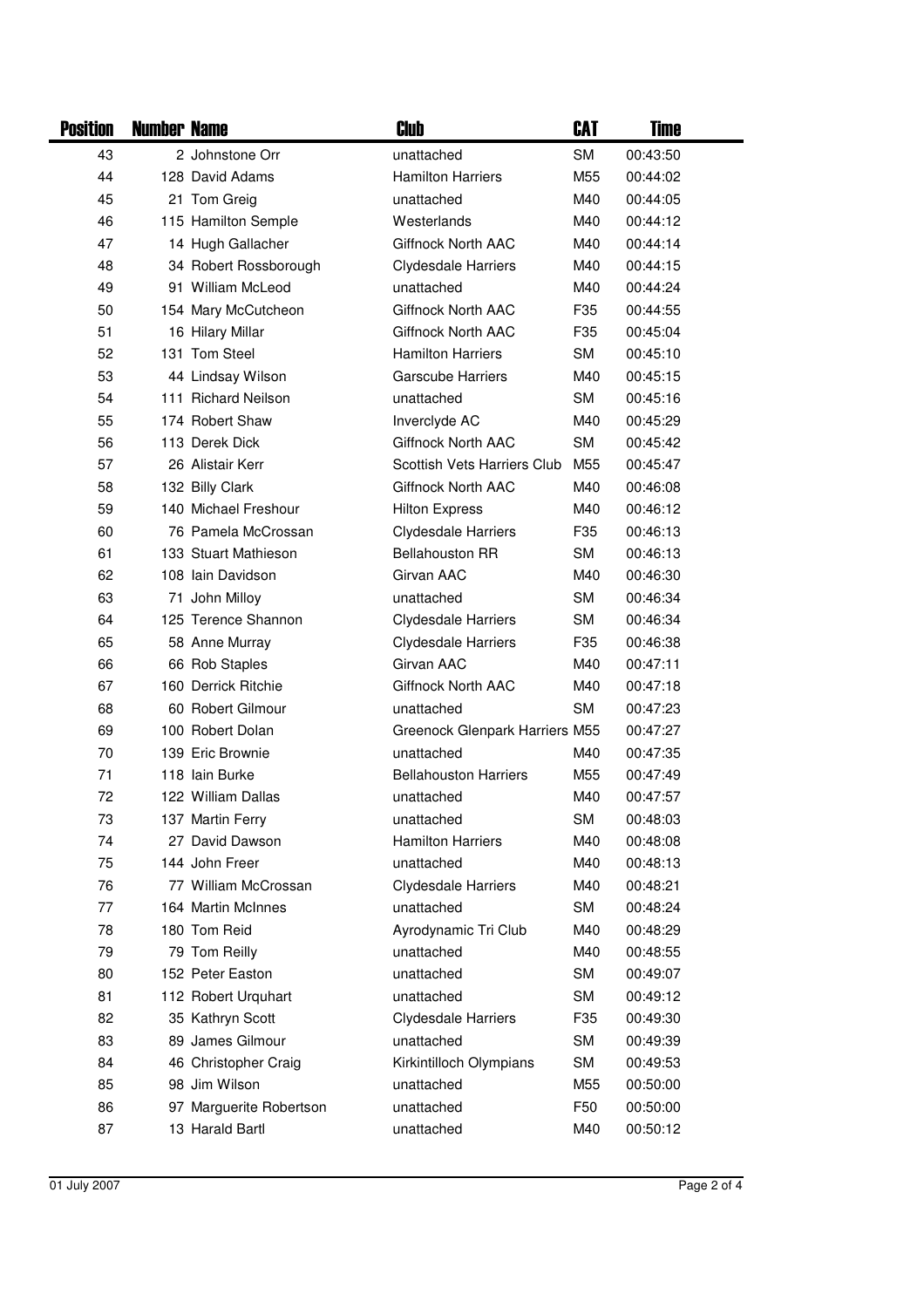| <b>Position</b> | <b>Number Name</b> |                         | Club                         | CAT             | <b>Time</b> |  |
|-----------------|--------------------|-------------------------|------------------------------|-----------------|-------------|--|
| 88              |                    | 70 Derek Brownlie       | unattached                   | M40             | 00:50:33    |  |
| 89              |                    | 162 Stephen Begg        | unattached                   | <b>SM</b>       | 00:51:00    |  |
| 90              |                    | 54 Ada Stewart          | Kirkintilloch Olympians      | F <sub>35</sub> | 00:51:04    |  |
| 91              |                    | 10 Marina McCallum      | <b>Clydesdale Harriers</b>   | F35             | 00:51:15    |  |
| 92              |                    | 49 Benny McGinley       | unattached                   | M40             | 00:51:23    |  |
| 93              |                    | 93 David Boyle          | <b>Bellahouston RR</b>       | M40             | 00:51:27    |  |
| 94              |                    | 143 Shaun Phillips      | unattached                   | <b>SM</b>       | 00:51:34    |  |
| 95              |                    | 48 Sharon Taylor        | Scottish Vets Harriers Club  | F35             | 00:51:34    |  |
| 96              |                    | 142 Andrew Stevens      | unattached                   | <b>SM</b>       | 00:51:40    |  |
| 97              |                    | 84 Derek McNab          | unattached                   | <b>SM</b>       | 00:51:41    |  |
| 98              |                    | 166 Callum McInnes      | unattached                   | M40             | 00:53:18    |  |
| 99              |                    | 119 Anne Noble          | <b>Troon Tortoises</b>       | F35             | 00:53:28    |  |
| 100             |                    | 173 Karen Moore         | unattached                   | F <sub>35</sub> | 00:53:37    |  |
| 101             |                    | 171 Susan Alexander     | unattached                   | F35             | 00:53:39    |  |
| 102             |                    | 101 Mark McGoldrick     | unattached                   | <b>SM</b>       | 00:53:39    |  |
| 103             |                    | 135 Jack Maxwell        | unattached                   | M55             | 00:53:49    |  |
| 104             |                    | 167 Derek Clark         | <b>Hamilton Harriers</b>     | <b>SM</b>       | 00:53:57    |  |
| 105             |                    | 65 Caroline Mutch       | Girvan AAC                   | SF              | 00:54:06    |  |
| 106             |                    | 126 Jackie McGuire      | <b>Bellahouston RR</b>       | F <sub>35</sub> | 00:54:09    |  |
| 107             |                    | 1 Alistair McLeod       | unattached                   | M40             | 00:54:13    |  |
| 108             |                    | 117 John Softley        | <b>Bellahouston Harriers</b> | M55             | 00:54:35    |  |
| 109             |                    | 149 Craig Hendry        | unattached                   | <b>SM</b>       | 00:54:42    |  |
| 110             |                    | 69 Chris Hever          | <b>Maryhill Harriers</b>     | M40             | 00:55:05    |  |
| 111             |                    | 145 Ian Struthers       | Westerlands                  | M55             | 00:55:36    |  |
| 112             |                    | 32 Christine Duncanson  | <b>Clydesdale Harriers</b>   | F35             | 00:55:39    |  |
| 113             |                    | 95 Drew Turnbull        | Westerlands                  | M55             | 00:55:53    |  |
| 114             |                    | 172 Clifford Stouer     | unattached                   | M40             | 00:56:07    |  |
| 115             |                    | 175 Fiona MacCormick    | <b>Giffnock North AAC</b>    | F35             | 00:56:12    |  |
| 116             |                    | 127 Colin Gray          | <b>Clydesdale Harriers</b>   | <b>SM</b>       | 00:56:18    |  |
| 117             |                    | 177 Catherine Colquhoun | unattached                   | <b>SF</b>       | 00:56:29    |  |
| 118             |                    | 170 Laurence Edwards    | unattached                   | M40             | 00:56:33    |  |
| 119             |                    | 165 Lorna Miller        | unattached                   | SF              | 00:56:42    |  |
| 120             |                    | 68 Cardine Hassan       | <b>Maryhill Harriers</b>     | F35             | 00:57:07    |  |
| 121             |                    | 156 Stephen McLean      | <b>Bellahouston Harriers</b> | M55             | 00:57:12    |  |
| 122             |                    | 159 Christopher Beacock | unattached                   | <b>SM</b>       | 00:57:26    |  |
| 123             |                    | 38 Claire McArthur      | <b>Hamilton Harriers</b>     | SF              | 00:57:29    |  |
| 124             |                    | 138 James Ward          | unattached                   | <b>SM</b>       | 00:57:42    |  |
| 125             |                    | 168 Gerard Brown        | unattached                   | <b>SM</b>       | 00:57:43    |  |
| 126             |                    | 88 Tim Steele           | unattached                   | M40             | 00:57:49    |  |
| 127             |                    | 80 David Rennie         | unattached                   | <b>SM</b>       | 00:57:51    |  |
| 128             |                    | 179 Colette McShane     | unattached                   | SF              | 00:58:23    |  |
| 129             |                    | 161 Anne Williamson     | Giffnock North AAC           | F <sub>35</sub> | 00:58:42    |  |
| 130             |                    | 81 Alison Ryan          | unattached                   | F35             | 00:58:42    |  |
| 131             |                    | 123 Colin Hamil         | unattached                   | <b>SM</b>       | 00:58:57    |  |
| 132             |                    | 29 James McDonald       | unattached                   | JM              | 00:59:09    |  |